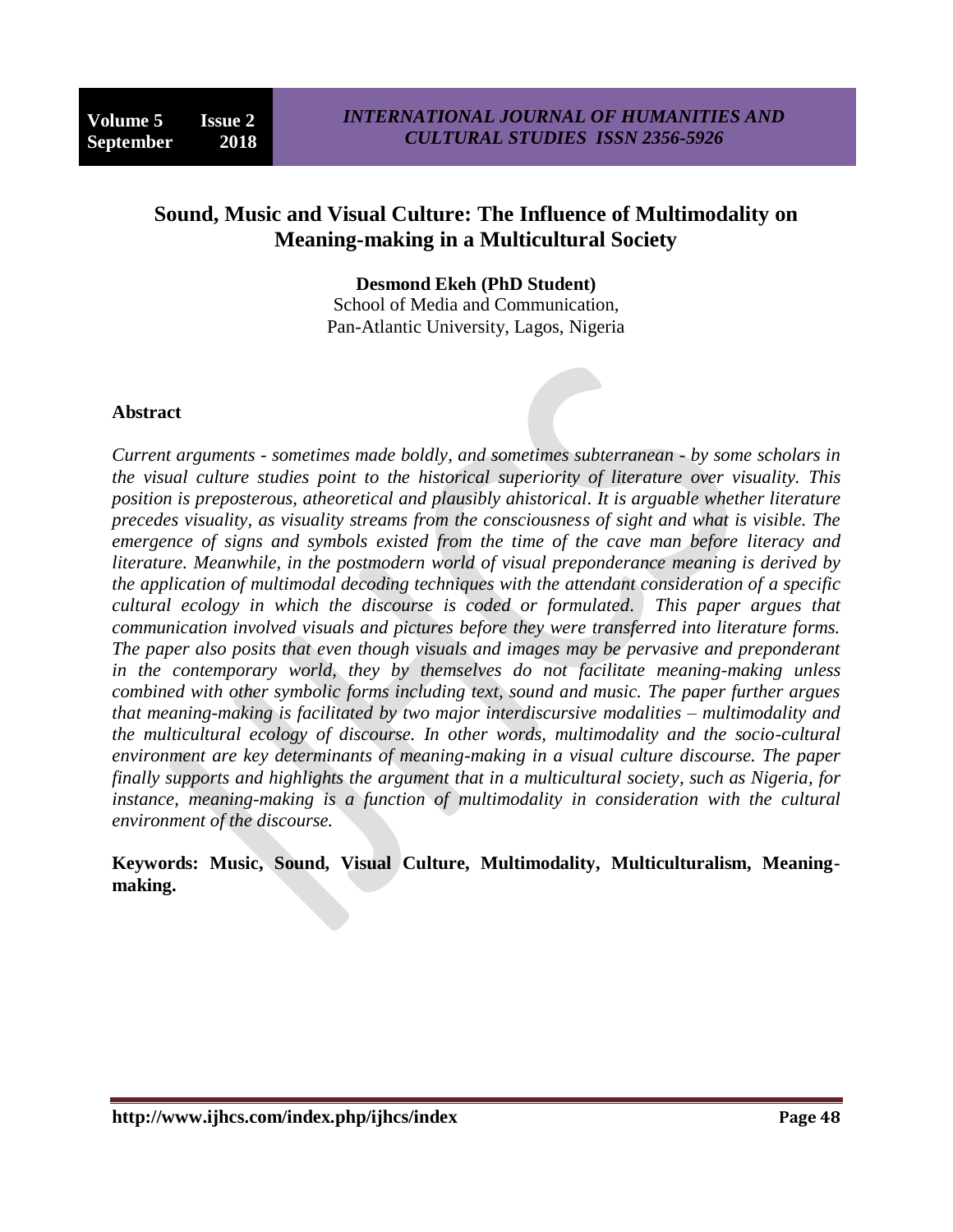#### **1. Introduction**

 "Modern life takes place on screen" says Mirzoeff (1999, p. 2). This metaphorical statement apparently underscores the ubiquity and pervasiveness of visual culture in contemporary times. It also supports van Ginneken"s (1998) position that "man is a visual animal". Today, humanity is bombarded daily with flurries of images such that capitalism is said to recreate itself through advertising and branding – using images to persuade and stimulate consumers to an unending consumption of popular culture products (Olivier, 2009).

 The above statements sign-post the emergence of a lifeworld soaked in mediated and remediated experiences through the televisual, the cinematic, the internet, photography and all forms of creative productions, symbolic encounters and visual enchantments. The increasing flourish of images, and all that appear to sight, has raised academic concern about their import to today"s everyday living. The discourse has taken various turns including the debate on what visual culture is really all about. It raises questions of whether visual culture is more on the increase now, compared to the past, and if so why. It confronts the argument that late capitalism is fueling visual culture through pervasive mediated media communication.

 Mirzoeff (1999) asserts that, previously, western culture had priviledged the written word above the visual – rating the visual inferior to literature. So the emergence of visual dominance in our everyday life which has catapulted into a culture is perceived to have contested the hegemony of the written word, developing into what Mitchell (1994) refers to as 'picture theory', which following arguments by some scholars promoted the concept of post-modernism – seen as the response to the crisis of modernism. The textually dominated life has produced a discursive lifeworld with some linguistics-based intellectual movements such as structuralism and poststructuralism. On the other hand, for Mitchell, the picture world has produced concepts such as "spectatorship" – the practice of surveillance, gaze, looking, observation and visual pleasure. Could this possibly be the reason some people leave their homes to go window-shopping and sightseeing? Window-shopping and sightseeing, some posit, is just more for visual pleasure.

 Today, the idea of the world as picture is gradually but steadily gaining much ground, even as the CNN effect tends to lend credence to this fact - with millions of people all over the world glued to their television sets to watch the World Cup tournament, the Olympic Games or even the American presidential elections. Every of these occasions also stimulate corporate organisations to scramble for advertising windows to expose their brands to the several "eyeballs" on screen. For instance, as the 2018 world cup was ongoing in Russia, there reigned a major corporate "wrestling" between Nigerian Breweries Plc., and Guinness Nigeria Plc., or Coca-Cola and Pepsi over sponsorship of the Super Eagles (Nigeria"s national football team), and the exposure of corporate and brand related promotional materials on television during games. It is all a contest and struggle for "gaze" and human "eyeballs" on screen.

 However, I reflect differently to the argument that before now literature dominated visuality. In my view, I argue that historically orality and visuality predate the dominance of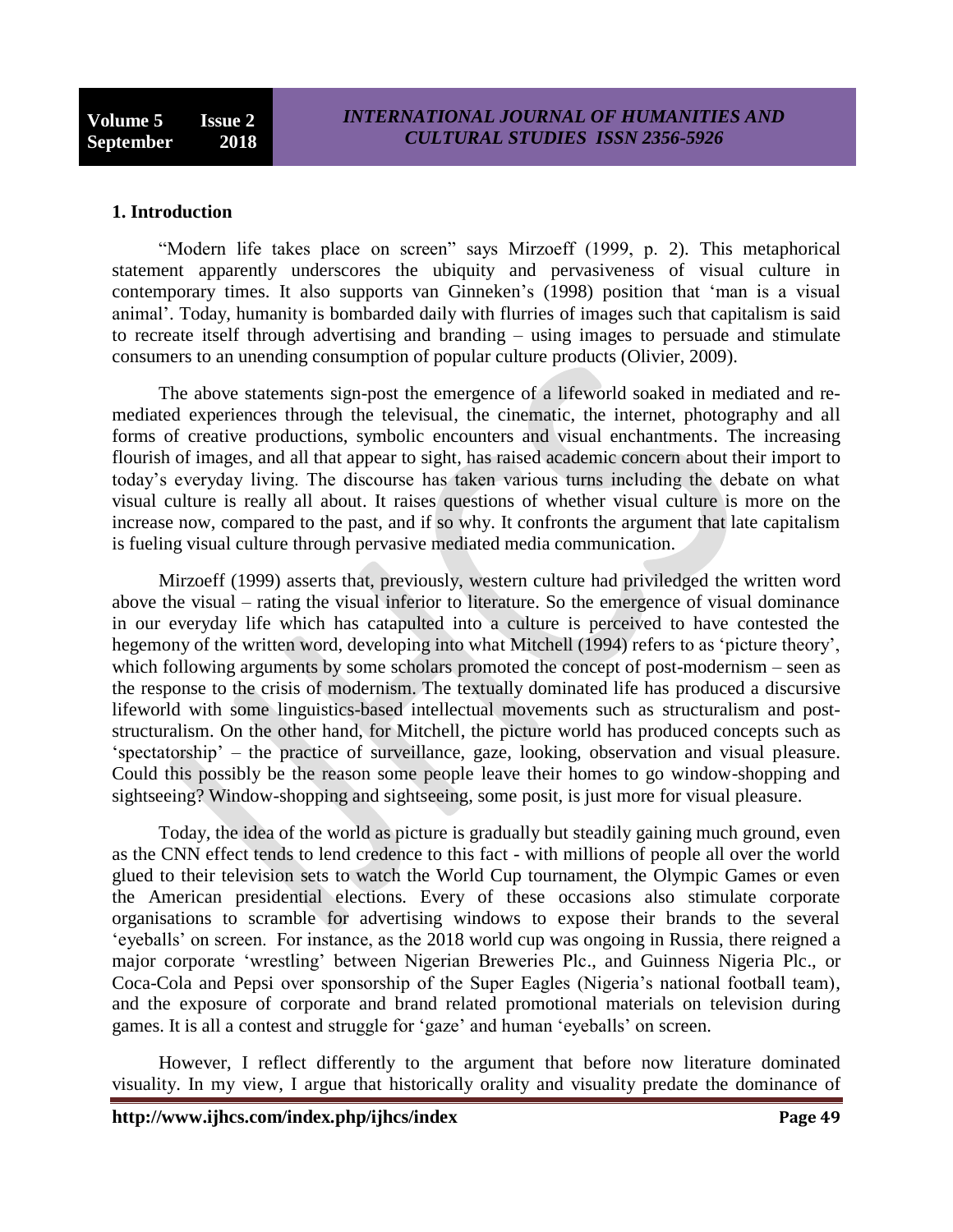literature; and that the visual is only staging a strong comeback as a result of the rise, recognition and predominance of right brain thinking over left brain thinking, which has taken over the stage in contemporary human affairs (Olivier, 2009). The cause of this resurgence of the primacy of the visual over text is not the focus of this paper.

 This paper aims to participate in the visual culture discourse as it seeks to establish the influence of multimodality in meaning-making, with particular interdiscursive and intertextual reference to the relationship between sound, music and visual culture. The paper posits that meaning-making is facilitated by two major interdiscursive modalities – multimodality and the multicultural ecology of discourse. In other words, multimodality and the socio-cultural environment are key determinants of meaning-making in a discourse or within a discursive community. The paper while privileging visual culture as a dominant point of discussion is designed to achieve two major goals: First, it seeks to highlight how sound and music affect visual culture to exert preponderant influence on our reading, perceiving and understanding of images - whether of moving media, photography, paintings, architecture, landscaping, sculpture or carved works. It draws strength from the understanding of a world defined by Aristotle as being constantly in a state of flux, a world ruled by the emergence of the internet communication technology and a world where the pervasive influence of globalization has re-characterised the media landscape - redefining its culture and all its appurtenances - including structure and meaning-making.

 Secondly, the paper seeks to engage relevant cultural study theories and philosophical tools of analysis to critically evaluate and examine the issues of meaning-making and the possibility of "reality and knowing" in the visual cultural world. Although, there are many sides to understanding visual culture from a cultural and philosophical point of view, this paper lays emphasis on how the concept of 'myth and ideology' and that of 'appearance and reality' are employed to explain visual culture. For instance, in a mediated world of sensory perception, can a subject ever "know" the object of contemplation? All these issues negotiate into a conclusion that seeks clear relationship between representation, meaning, culture and visual culture.

 We will begin our discussion with a careful consideration of the concepts of sound, music and visual culture. We will thereafter consider culture in general term and then visual culture in particular before aligning the intersection of sound and music to visual culture.

# **2. Conceptual Clarification: Sound, Music and Visual Culture**

 **S**ound can be described as the sensation produced by stimulation of the human sense organs. These organs could be that of hearing by vibrations transmitted through the air or other medium. Any vibration of any type including vocal utterances, noise of any sort, radio announcement, musical tone, shout from the neighborhood, whisper, wind rustle, whistle, bang on the door or sound of the door bell can be considered as sound. On the other hand, the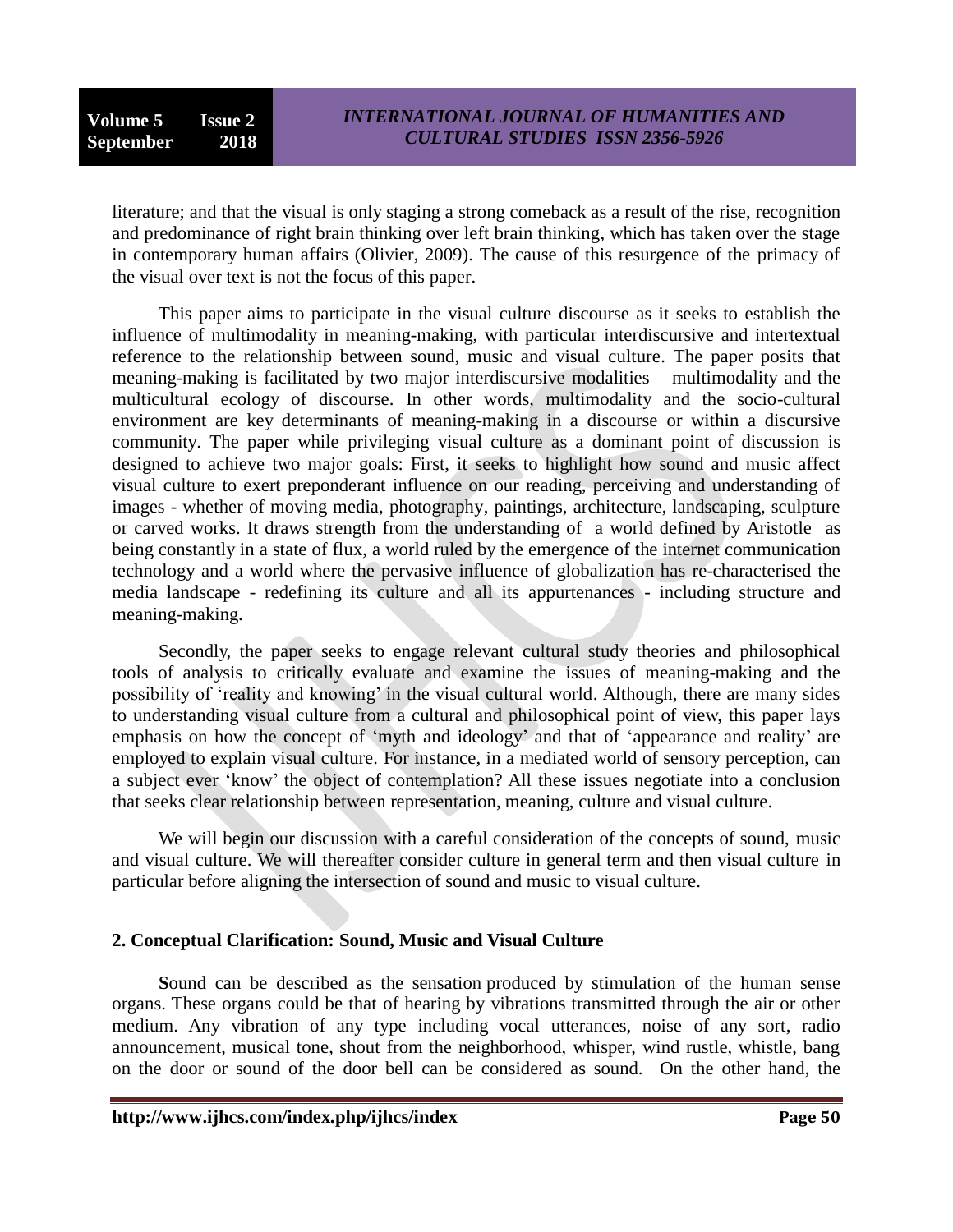definition of music is not steeped in technicalities like that of sound. Music refers sound, rhythm and movement or to a sonority, sonorous or musicality. Music is an art form that can be situated within the ambit of culture, context and society. Although, music has universal bearing, yet its contextual affirmation is culture based and defined. We can ascribe to music a combination of vocal or instrumental sounds (or both) in such a way as to produce beauty of form, harmony, and expression of emotion. Music is embedded in the social life of the people. It plays a big role in the cultural manifestation of a particular group of people defining their mode of communication and lifestyle. For instance, most communities use certain music to communicate moments for celebration or alert for danger. Music can be used to define sobriety or joyful moments. It also plays a big role in their religion and pattern of worship. The definition of music differs depending on cultural tendency, inclination and ambience (Goehr, 2014).

 In comparing sound with music, it could be said that Sound refers to anything that is heard through the instrumentality of the ear-drum such as painful shouts, human and animal growls, water clap, wind rustle, thunder, whispering, gunshot and other such outbursts. Music on the other hand is a rational, creative and meaningful assembly of sound generally, but not always played with manufactured instrument. So, music can be said to be organised sound. Sound alone does not imply music. Sound is any noise that has no beat or rhythm or any kind of pattern. Music on the other hand involves selection of beat, rhythm and patterns (Goehr, 2014).

 A question can however arise as to whether music is organised sound, and to discover at what point sound becomes music. Although, this could be an issue for professional musicologists to handle, however, it can be inferred from previous statements here that, at the point sound becomes organised, rhythmical, harmonious and makes sense and meaning to a perceptive mind within a defined cultural environment, it could be said to have gone from sound to music. For instance, in the African context, music can be examined from its aesthetic representation and value. Agawu (2004) asserts that African music is categorized into traditional music, popular music and art music. Traditional music, he claims, refers to music nurtured by traditional institutions which include the ceremonial and ritual music that are performed in and around palaces and Kings" courts. Other forms identified are those music patterns associated with funerals including lamentation, invocation, dirges and various forms of sacred drumming. Popular music according to him is typically a fusion of European and African music. These include hymn-like harmony, memorable rhythmic sound and African oral poetry in form of highlife music as performed in most parts of West Africa, soukous in Zaire and juju music in mostly western Nigeria. Then, there is Art music, which Agawu explains is referred to as jazz music in contemporary likeness. Jazz music is less prominent in Africa and it is played mostly amongst the elite. So, what is the relationship between sound and music in connection with visual culture? At this point, the paper attempts to establish what culture is and then relate it to visual culture.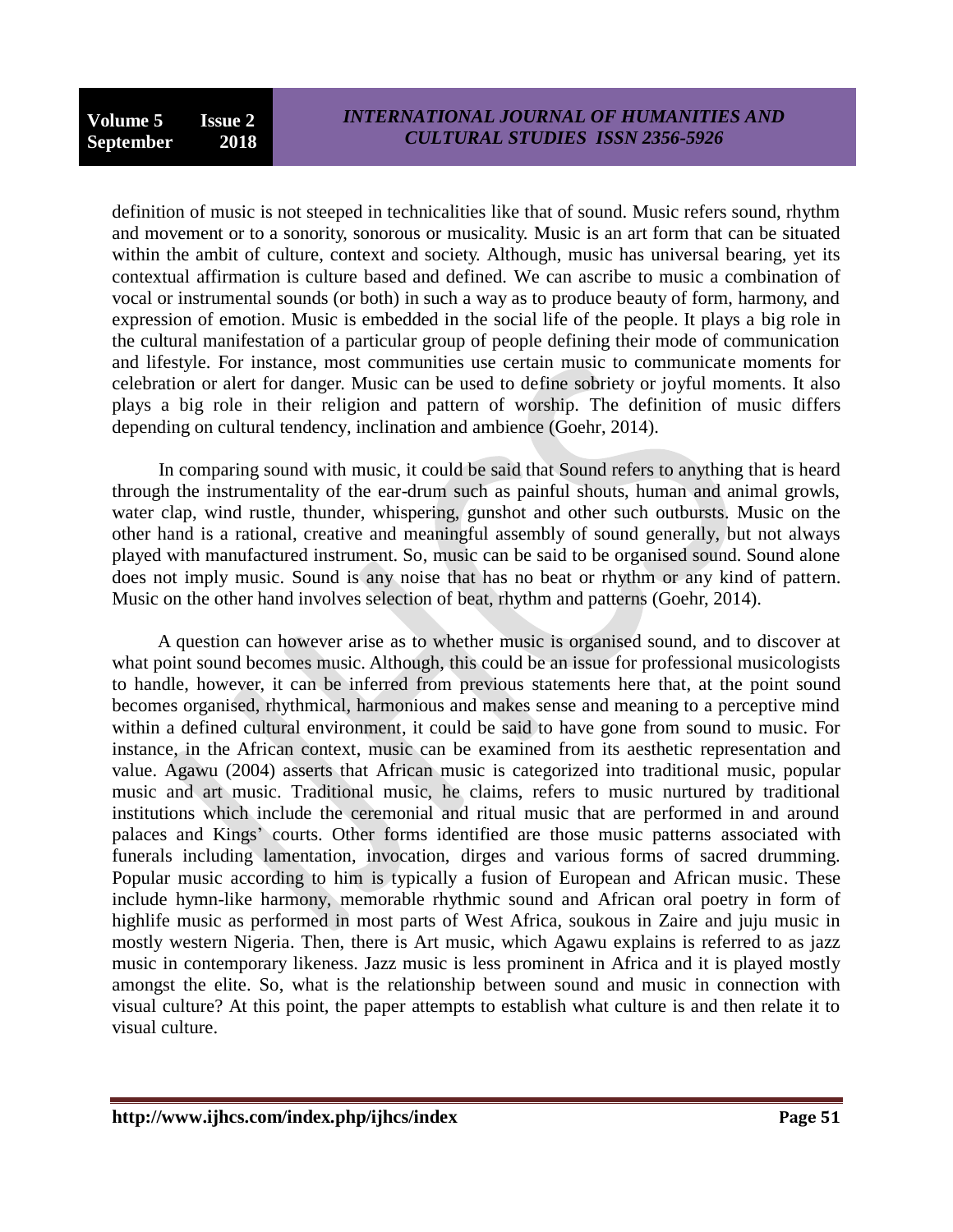#### **3. Culture and Visual Culture**

 In discussing culture Williams (1995) sees it from three major perspectives – Ideal, Documentary and Criticism. According to him, culture can come as an "Ideal" in which "culture is a process of human perfection in terms of certain absolute or universal values" (p. 332). This way of looking at culture to him is basically to discover lifestyles and creative works that represent timeless values and revelation of the human condition. He also identified culture as we have it in 'Documentary' where culture is seen as the body of intellectual and imaginative work, in which, in a detailed way, human thought and experience are variously recorded. He further posits that, the objective analysis and evaluation of such intellectual and imaginative work is the activity of criticism by which "the nature of thought and experience, the details of the language, form and convention in which these are active, are described and valued" (1995, p.332). Such criticism, he points out, can range from a process very similar to the "Ideal" analysis, which is the discovery of the best that has been thought and written in the world, through a process which while interested in tradition, takes as its primary emphasis the particular work being studied. Beyond this seeming technical definition of culture, Hall (1995) went ahead to give a social description of culture as "a whole way of life" (p.338).

Lustig  $& Koester (2003)$  posit that culture is comprised of shared interpretations about beliefs, values, and norms, which affect the behaviors of a relatively large group of people. Following this perspective, culture can be viewed from an all-encompassing threshold as - an integrated pattern of human behavior that includes thoughts, communication, action, customs, beliefs, values, and instructions of a racial, ethnic, religious, social group. Culture is learned, especially from the environment through various agents – family, media, church, school, social organisations and other forms of groups with the capacity to transfer knowledge on human behaviour from generation to generation.

 How do these definitions relate to visual culture? We connect this to practices and experiences of the visual that have become a new 'turn' in the way of people's everyday life. Visual Culture, Mirzoeff (1999), posits "is concerned with visual events in which information, meaning or pleasure is sought by the consumer in an interface with visual technology". By visual technology, Mirzoeff meant all forms of instruments or apparatus designed for visual aesthetics or to enhance natural vision, from photography to oil painting, internet and television. To him, to say that visual culture is part of everyday life is an understatement. It is rather "your everyday life". Mirzoeff"s definition of technology is interesting as it includes elements like paintings, photography and possibly sculptures. Rose (2007) asserts that visual culture is about the way in which images visualize social difference.

 In spite of these clarifications by Mirzoeff and Rose opinions still differ on the constituent and the subject matter of visual culture. For Poster (2002), there is an issue with the term visual culture such that an attempt to define, clarify or give it coherence, produces difficulties that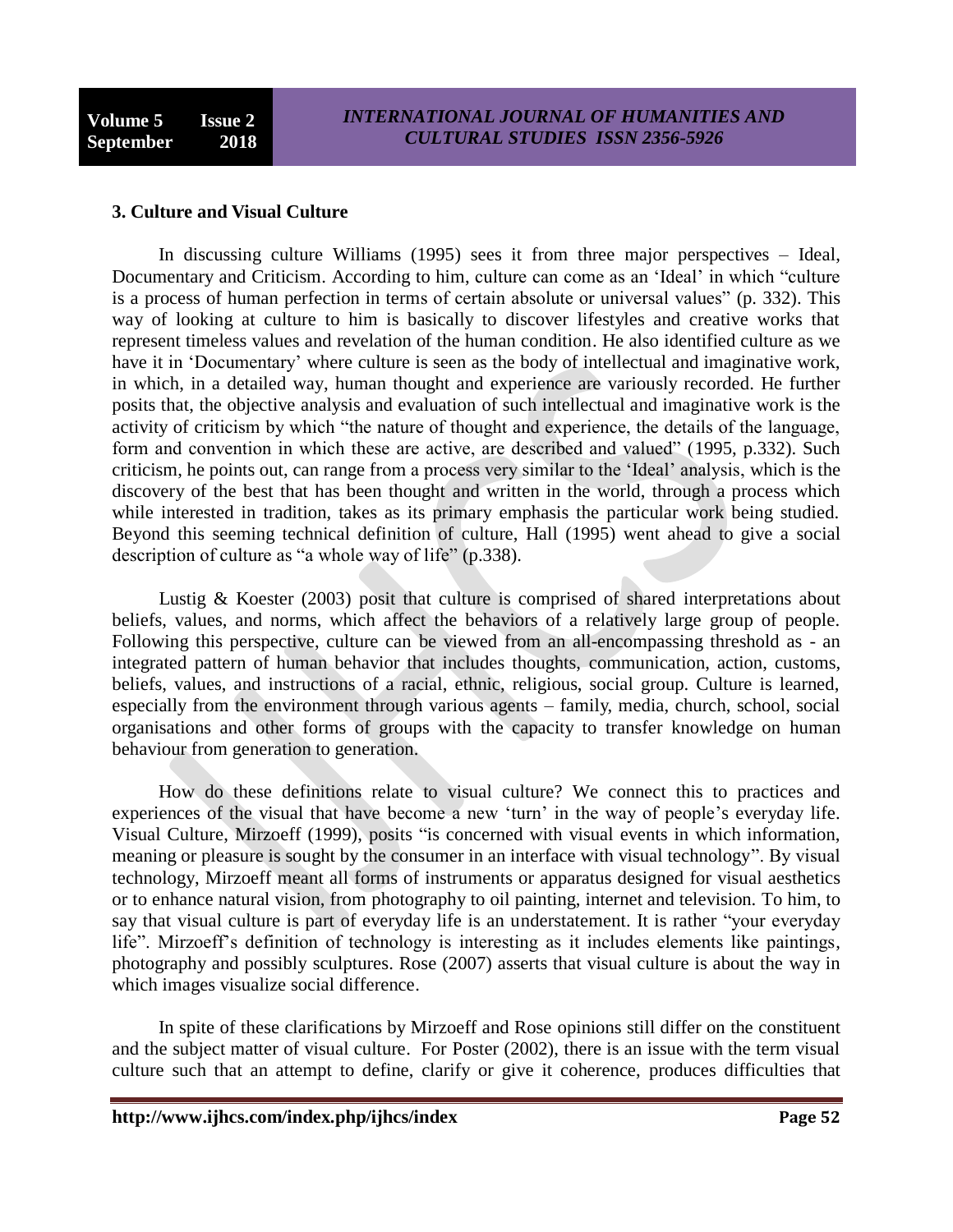constrains such attempt. He also disagrees with Mirzoeff who claimed in his book *An Introduction to Visual Culture* (1999) that "human experience", is now more visual and visualized than ever before. Poster does not think that human beings use their eyes more now than in the past. He argues that, we do not now translate experience from other senses into the visual one. He illustrated his position by claiming that in the Middle Ages distance was usually measured by translating numbers into visual expression. He contends that, in some communities, part of the standard of measurement was how far people could see a red object in the forest. In Nigeria, for instance, it was a common practice in some communities to measure a plot of land for sale by the distance the buyer can sight the boundary. To the indigenes of such communities the designated distance would be something quite specific, as useful as saying a certain expanse of land is 30 yards. Poster used this illustration to emphasis his position that human experience is not more visual now than in the past. He further argued that the difficulty experienced today in the use of the term "visual" is far more serious than it was in the past.

 Meanwhile, the emergence of the new media resulting in the integration and convergence of sound, text, still, and moving images, in a digital field has redefined the cultural media space. Rodowick (1996) in his instructive contribution to visual culture insists rightly on the need to introduce the term "audio-visual culture" because "Our era is no longer one of images and signs. It is defined, rather, by simulacra". He affirms that following the convergence of text, sight and sound on major visual sites, our world has gone beyond signs and symbols but Simulacra – that is to say a world of image representations. It therefore becomes necessary that, making meaning out of the messages on these sites will require a different approach of interpretation. At this point I argue that, visual sites would produce meaningless messages when perceived exclusively - such that, meaning is made of them only when they are perceived in relation with other communicative modes, in this case - sound and music. The second point is that any form of music or sound finds full expression and meaning only when it is located within a specific sociocultural environment. My argument builds on the understanding of how "the sound makes us see the image differently" (Chion, 1994). And also to affirm that contemporary cultural forms such as the Internet involve more than the perceptual system of sight and more than visual images as a communicative mode in a way that "meaning is made through an interaction of music, the spoken voice, sound effects, language, and pictures" (Duncum, 2004). So, how do all these collage into a cultural form?

# **4. Relating Sound and Music to Visual Culture**

 The central tenet of relating sound and music to visual culture is fundamentally to draw meaning from visual profiles in the media of television, advertising, films, photographs, art works and sculptures. According to Duncum (2002), "If we turn down the sound of a TV program, we find out how important dialogue is to our understanding of the picture" (p…). In the same way, if we tune out the audio track used to back up a video game, we will be shocked how much difference in meaning that will create. Sound effect and music are critical to our understanding and experience of the game (Sullivan, 2003; Jagodzinski, 2003; Villeneuve, 2003).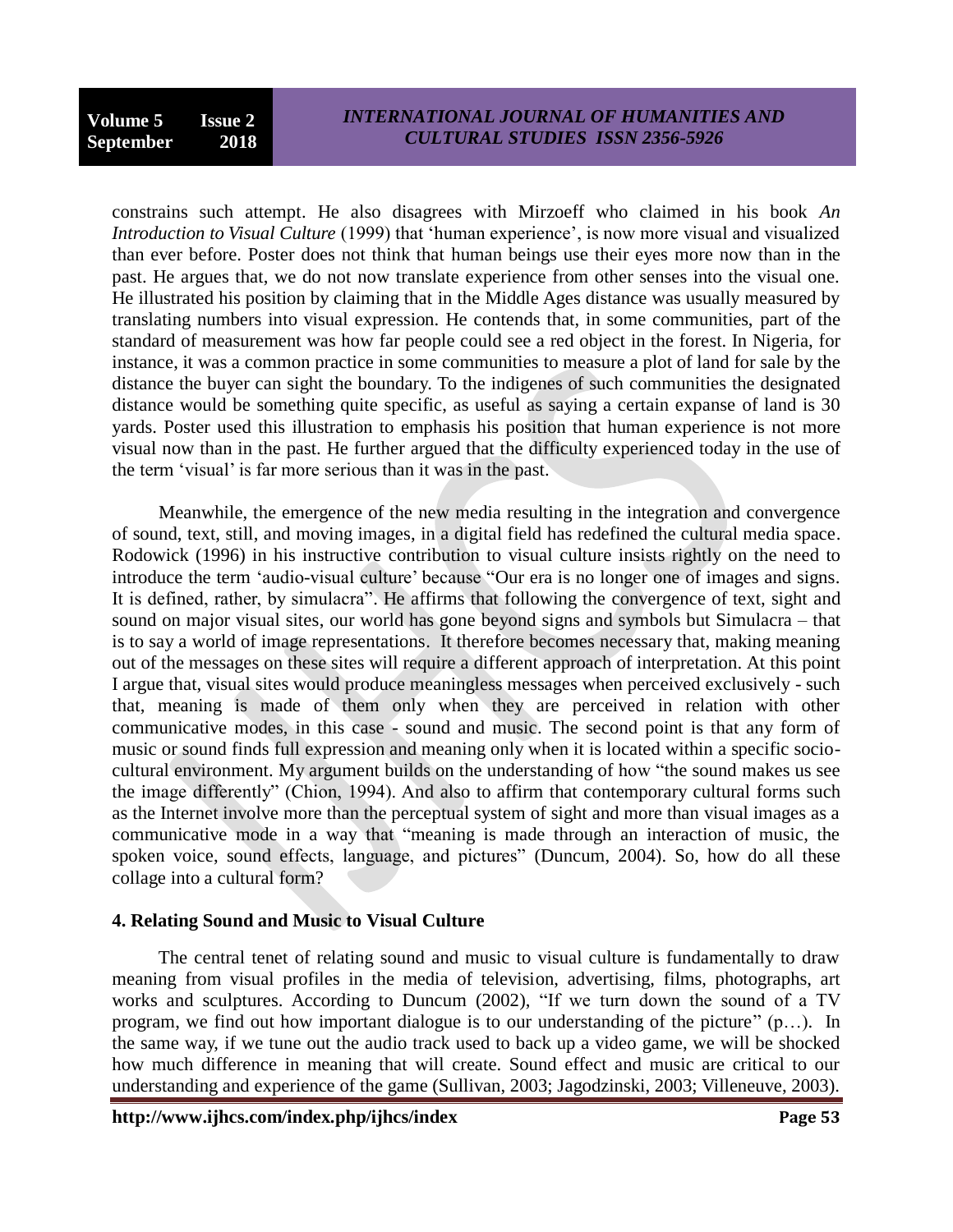This scenario is applicable to situations of blocking out the written text on a website or the sound track in a movie or soap. In these cases, it will be discovered that, while the images may look beautiful and appealing, they become rather difficult to state with any level of certainty what the pictures or images tend to mean. It will be seen that full meaning is derived when the images play alongside the sound or music as accompanying accomplishments. It, therefore, stands to be reasoned that each of the cultural sites – film, video game, television and others involves more than the perceptual system of sight and more than the communicative system of sound. The same applies to shopping malls, advertisements, magazines, theme parks and all the other sites of contemporary visual culture. A detailed examination of the Ikeja Shopping Mall (in Lagos, Nigeria) for instance, shows that most of the visual sites are also accompanied by sound and music of some sort to accentuate the message and meaning intended by the advertiser.

 All over the world, around very prominent airports, restaurants and high rise buildings these sites driven by global capitalism use pictures and many employ sound and music as well to impact our everyday thoughts and decisions. As Chapman (2000) says, "the culture of consumerism is not just visual". To understand the multiple dimensions of visual sites therefore requires the application of multimodality and multi-literacy – which refers to two phenomena that are of concern to this paper.

 First, there is the post-structuralist insight that any cultural site, of any kind, can be understood according to multiple readings generated from the multiple positions from which one views, reads, or hears. Secondly, all cultural sites especially sites like television and the Internet, include a range of modalities particularly language, images and sound (Cope & Kalantzis, 2000). Multiliteracy is now employed to mean the making of meaning through the interaction of different communicative modes. Cope and Kalantzis (2000) describe it as "the multimodal relations between different meaning-making processes that are now so critical in media texts and the texts of electronic multimedia". In each case, following their explanation, a different set of perceptual system is involved, separate communicative modes are employed and separate literacies are enacted. They posit that in multiliteracy, different communicative modes interact with each other to demonstrate how for instance, words or even music without words can influence the meanings we attribute to a picture.

 On the other hand, the concept of multimodality describes all cultural sites - particularly sites like television and the Internet – as including a range of modalities, especially language, images and sound. However, beyond the issue of meaning making the idea of visual culture also raises the question of visual representations and reality. The issue of visual representations and the reality of visual sites raise major epistemological concerns. Epistemologically, it constitutes part of the problems of knowledge referred to as appearance and reality. The question would be whether the images contemplated visually - moving images on television, internet, films or still pictures, paintings and sculpture - do represent realities to the audience or the subject that comes in contact with them. What is the epistemic status of these images? Do they represent reality? If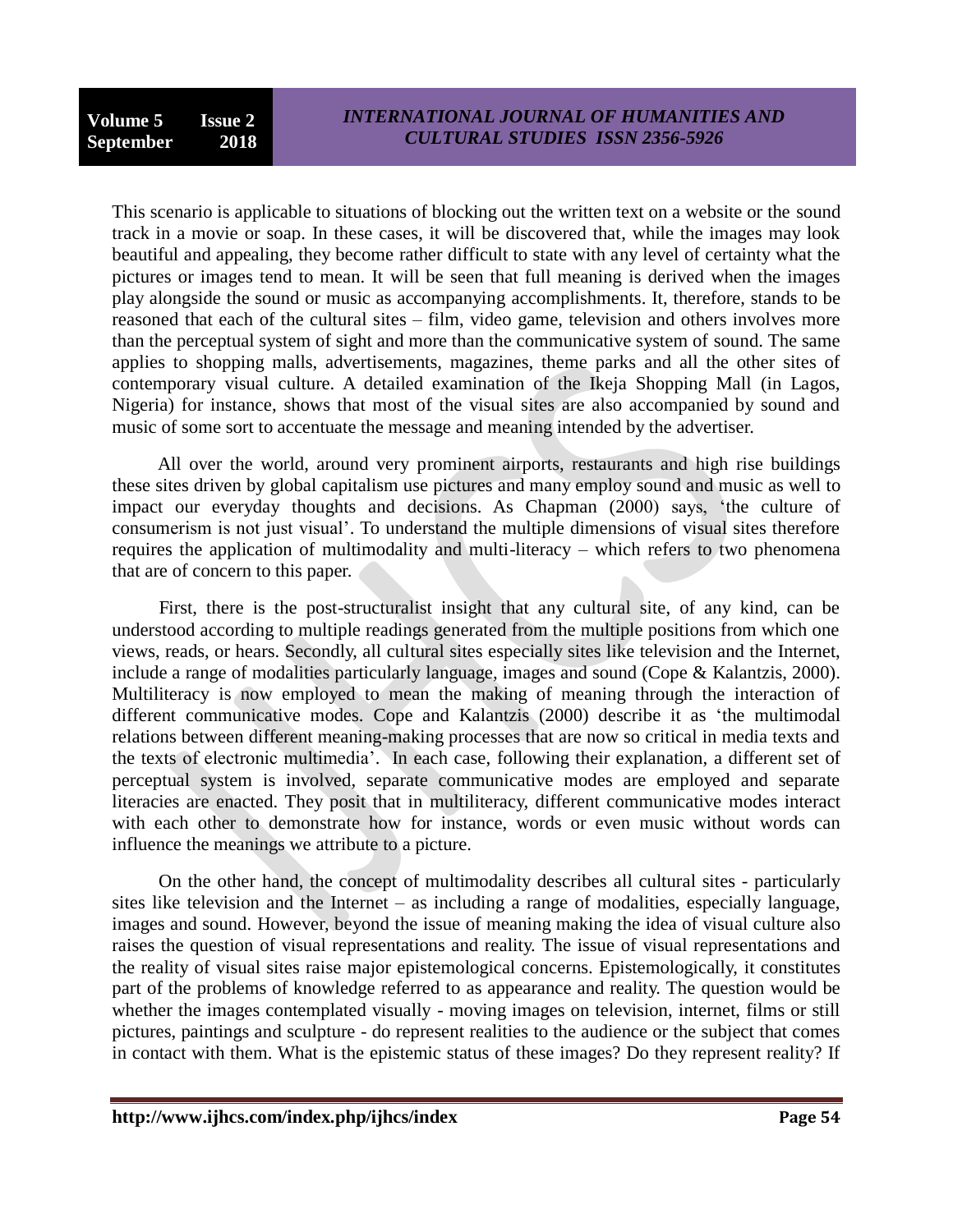they do, what reality would that be considering that most of the sites are mediated in the first place? And if they don"t, what then is their praxiological and axiological status?

#### **5. Visual Culture, Representation and Reality**

 Visual profiles which consist of television scenes, pictures or photos, art works – painting and sculptures, internet, films/movies and others are composed of images. These images are representations of works using various visual platforms. However, these representations raise epistemological issues and concerns of appearance and reality. They also raise issues of myth and ideology within a specific socio-cultural and politico-economic context. In the case of appearance and reality, philosophers of all ages including Parmenides, Plato and Aristotle have contested the possibility of human beings knowing anything as of certainty. They contend that sensory perception is illusory and are not able to offer certain knowledge. Plato was emphatic in denying that anything we see here on earth is real. Following his concept of the "World of Forms", the things we see here on earth are mere imaginations and imitations of the things in the world of forms. This means that the art works – sculptures and paintings we comprehend by sight are mere appearances whose real nature are unknowable. Plato used the allegory of the cave to illustrate the view that the people in the cave only saw images of the objects which the people out of the cave saw clearly. On another level, he used it to illustrate that a philosophically liberated mind sees and interprets objects differently from a simple mind incapable of comprehending abstract knowledge.

 In the specific case of television, scholars confirm that it is a carrier of culture and ideology. In photography, a subject that contemplates a picture/photograph might think that a photograph is neutral and finds meaning in the mind of the person gazing at it. But pictures are known to be 'meaning makers and ideology constructors'. Every picture is taken from the photographer"s point of view. She decides what message she wants to convey and promptly takes the picture to fit into her predetermined message. This comes close to the idea of media framing and priming, where the news reporter takes his story from a particular angle, slant or perspective; and this shapes how the audience of such news report interpret or make meaning of the news story. So for the photographer the picture is not a neutral image but an image mediated to serve a particular purpose. This is to say that visual sites are mediated through various media platforms including language.

 Arguing from a structuralist perspective, Ferdinand de Saussure distinguished between *langue* (system of language) and *parole* (act of speaking or writing) and explains that language is meaningful only within a social context. This means that language does not possess a fixed essential meaning outside of its social construction. For a message or image to make meaning communication has to be involved – whether verbal or nonverbal - and this communication is decoded within a cultural framework. This position is also supported by Derrida (1976), a poststructuralist scholar who proposes that "all meaning is textual and intertextual, and that there is nothing 'outside of the text'. This emphasises the position that everything we can know is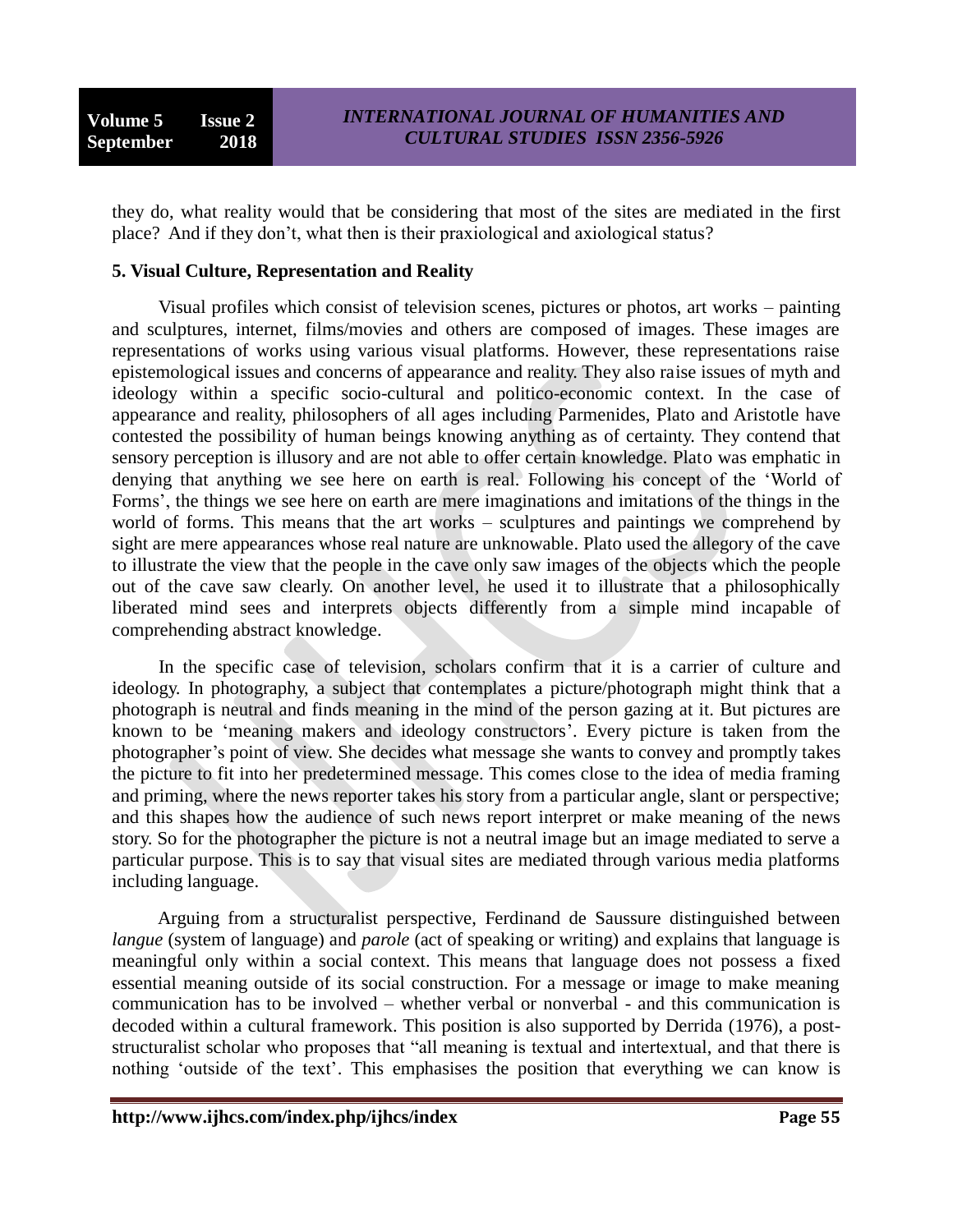constructed through signs and symbols and they are all governed by the rules of language, whether spoken, written or demonstrated via attitude. For Derrida (1981, p. 253), therefore, "polysemy is infinite". This means that two viewers of a television program will perceive, make meaning and understand the scenes differently. The concept of polysemy has had wide acceptance amongst cultural theorists and Volosinov (1973) argues that signs and symbols as represented by images on television and other visual platforms do not have essential meanings beyond those ascribed to them in a "polysemic" fashion by the viewer or audience.

 Classical Marxists and by extension critical scholars, particularly of the Frankfurt School, view cultural products including mass media, movies, arts and paintings and all forms of accompanying images as ideological from the perspective of myth and ideology. Marx and Engels (1970, p. 64) writing in *The German Ideology* argue that "the ideas of the ruling class" (including owners of means of production, the intelligentsia, governing and professional elites) "are in every epoch the ruling ideas". For them, cultural products which include but not limited to the mass media, creative art, films and movies and every other form of entertainment product are platforms used by the ruling class to dominate and circulate their ideologies to the masses. They affirm that newspapers and other forms of mass media make the social relations of domination and oppression in a capitalist society appear natural and not political. Even though the Marxian position seems real in the Nigerian case, especially with the emergence of private media ownership and the obvious bias by state owned media organizations, it has been criticised for laying too much emphasis on studying the economic conditions to the detriment of other areas such as the effect of culture on people.

 To deviate from this emphasis on economic condition for the analysis of human condition, Theodore Adorno and Horkheimer expanded Marx"s concept of "commodity fetishism" by arguing that it is profit that motivates contemporary culture and determines the form of its production. They affirm that the mass media and all other forms of cultural products most of which have their manifestation in visual culture are no longer produced for their significance and use value, but that they are mass produced as "commodity" for profit. They posit that this is propelled by branding and advertising to offer the people mere illusion and in the process alienate them from the reality of life. Altusser (1971) pointed out that Adornor's and Horkheimer's (1994) argument is elitist, idealistic and monolithic. He rather used the concept of Ideological State Apparatuses (ISAs) to explain that religious institutions, educational, legal, political, mass media and communication, and all forms of art do not represent realities as people are deluded to believe. Instead, he argues that through the use of language and images (ISAs) are "recruiting us to their view of the world and constructing us as subjects within it". This line of argument however, positions the consumers of mass media products as passive and incapable of taking alternative options or unable to resist the dominant ideology sold to them through massive visual oriented advertising.

 Meanwhile, with the emergence of technology, computers can be used to generate images in a manner that makes it difficult to know the real object from the mediated image. This creates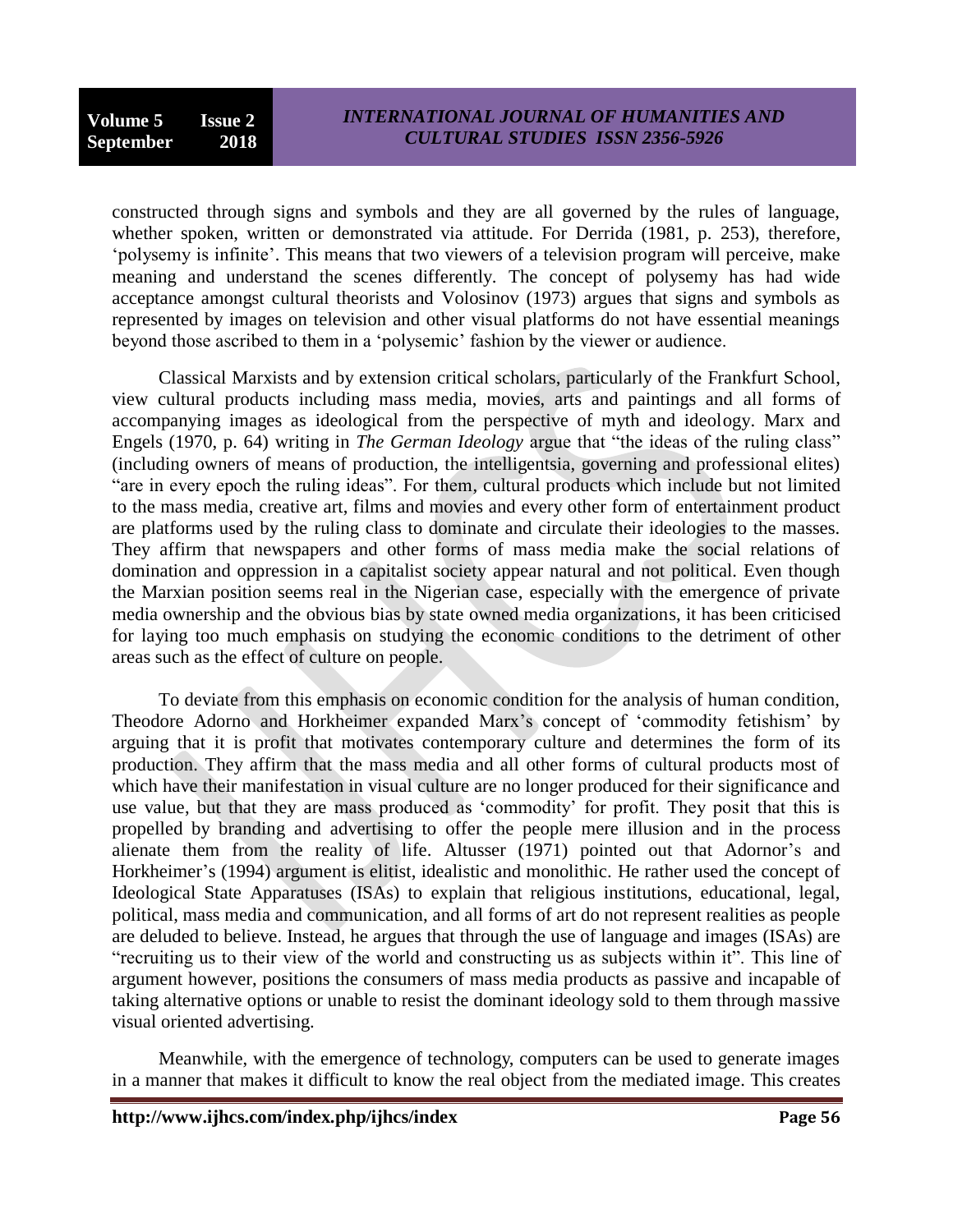an epistemological challenge as to what constitutes the real image. Does it now mean that what constitutes the real image depends on interpretation and the meaning given to it by the recipient? In this case, the role of multiple devises, modes of interpretation and the coding and decoding environment becomes a critical consideration for meaning-making of what is termed visual reality. This brings us to the issues of multimodality, multiculturalism and meaning-making.

# **6. Multimodality, Multiculturalism and Meaning-making**

 At the heart of the complexity that characterises the interrelationship between sound, music, visual culture and meaning-making - in a multicultural society, based on the use of multimodality - is the issue of communication encoding and decoding. Therefore, meaning and meaning-making become a huge epiphenomenon in unravelling human relationships, especially as most human interactions are intercultural or take place in a multicultural environment. To underscore how meaning is generated from the complex matrix of communication via sound, music and visual culture (all these are forms of communication), various scholars including Hall (1976), Hofstede (1980), Trompenaars and Hampden-Turner (1997), Schwartz (1994), and Vaknin (2005) provided frameworks to demonstrate their observations on how cultures influence communication and ultimately shape meaning from communication. For instance, Hall (1976) identified culture context classifications that influence communication meanings such as High Context Cultural environment and Low Context cultural environment. According to him High Context Cultural environments, experienced mostly in locations like Africa and Asia, are demonstratively *Collectivists* in their tendencies (Hofstede, 1980). On the other hand Low Context Cultural environments like in Western Europe and North America (excluding some sub populations) are demonstratively more *Individualistic* where words mean what they say. For instance – "shut the door". Message is explicit and conveyed directly.

 Duncum (2004) acknowledges that "There is no avoiding the multimodal nature of dominant and emerging cultural sites" (Duncum, 2004, p. 259); while as Kress (2000) argues that the use of combined modes to make meaning highlights the point that some other features, cultural background for instance, contribute to the meaning of the text. For Scott (1994), "pictures are not merely analogues to visual perception but symbolic artifacts constructed from the conventions of a particular culture". Cultures provide people with ways of thinking--ways of seeing, hearing, and interpreting the world. Thus, the same words can mean different things to people from different cultures, even when they talk the "same" language. Cultures are invincible and ever changing as people of different languages and backgrounds come to a communication encounter with their sum life experiences which cause change in cultural profiles.

 In the case of advertising, culture also influences how meaning is decoded from multimedia materials which include sound and music. For instance, Benetton"s advertising copy showing a black woman nursing a white baby won awards for its message of unity and equality in Europe. At the same time, the same advertisement copy stirred up controversy in the United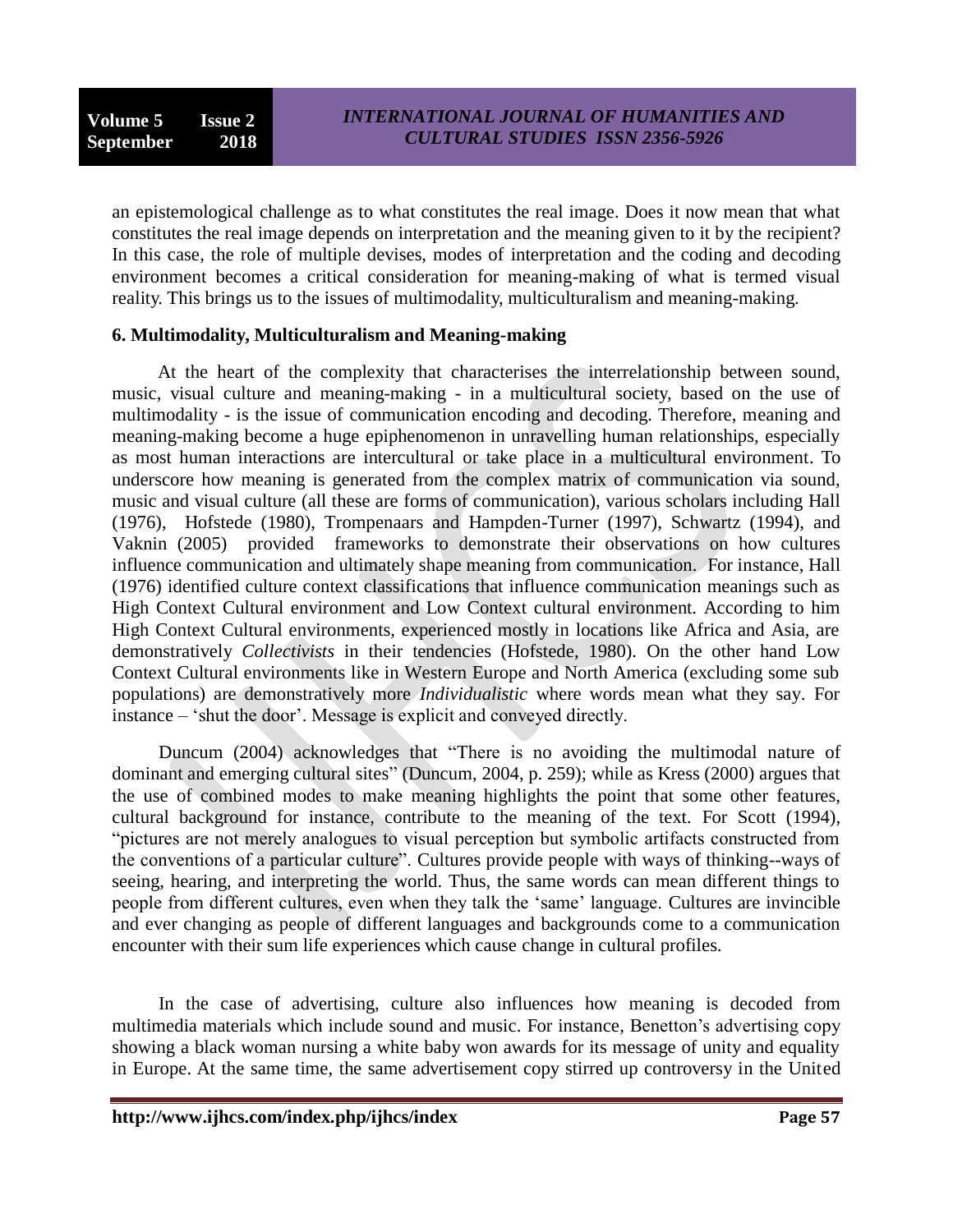States because many believed it depicted a black nanny in a subordinate role as a slave (Foltz, 1998)). This is how culture influences the interpretation and meaning-making of advertising visual materials. De Mooij (2014) argues that it is a misconception to assume that visuals are universally understood across cultures. Pictures fit into the schemata people have, and schemata vary by culture. A picture, meant in one culture to be associated with freedom (e.g., a lion), may be known in another culture to represent strength. De Mooij went ahead to illustrate how a Benetton Volkswagen ads showed a black sheep in a flock in Italy in order to portray the VW Golf owner as an independent self-assured person, but the black sheep doesn't carry the same symbolism in many other cultures. De Mooij argued further that whereas a black sheep in Italy is the symbol of independence and authenticity, in some other culture it is a symbol of the outcast. The relationship between visual communication and culture is intricate and complex and requires multicultural communication skills to construct and decode it.

# **Pix/Illustration 1. Benetton VW Golf Ads**



 In Nigeria, there was a case of an advertising television visual tagged "Mama Na Boy". In 2003, a telecommunication company in Nigeria, MTN, planned to exploit the inheritance culture which exists in most Nigerian communities to leverage the sale of their data products. To achieve this, the company created a television commercial titled "Mama Na Boy". This is a pidgin

**http://www.ijhcs.com/index.php/ijhcs/index Page 58**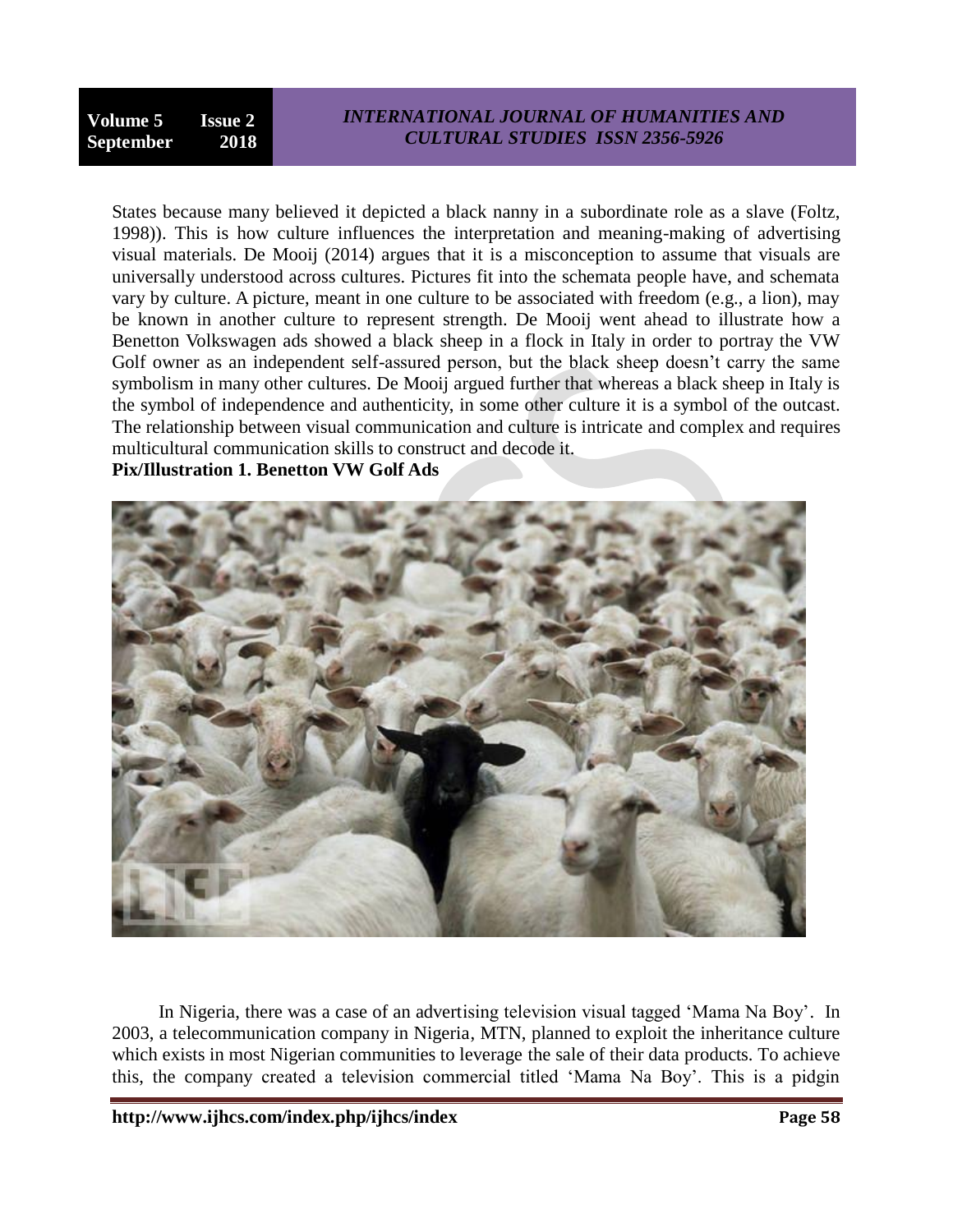translation of 'Mummy, it's a baby boy'. In most Nigerian communities baby boys are considered sought after, because of an age-old socio-cultural Inheritance tradition that priviledges a male child over and above a female child. The male child inherits the wealth of the father as the heir apparent.

 "Mama Na Boy" story line was interesting. It is a TV commercial, which went viral, about a man whose wife delivered a baby boy and the man called the mother who was in the village market square to break the news. The mother got excited as she sang folk songs to attract the attention of the villagers or the community. There was an instant outburst of jubilation by the villagers because the new born baby was a preferred child – a baby boy. Initially, this ads spot was admired by the people because of its signification in relations to the preferred male child tradition. Later on, and on a deeper reflection, people began to criticise the ads spot for its discriminatory and sexist orientation. Civil rights activists labeled MTN a corporate rebel moving against the tide of equality and non-discrimination of sexes. The company was persuaded by a wave of public opinion to withdraw the advert. This shows that the cultural ecology of discourse plays a big role in the decoding, interpretation or mean-making of that discourse. See video link here (http://www.youtube.com/watch?v=k9srw0\_j-V4)

**Pix/Illustration 2: 'Mama Na Boy'**

The picture below shows the man in the hospital Delivery Ward with the nurse who must have broken the news of the new born male child to him, as we see him in a joyous mood with broad cheek smile.



**Pix/Illustration 3: shows the man putting a call through to the mother to announce the arrival of a preferred child – a baby boy.**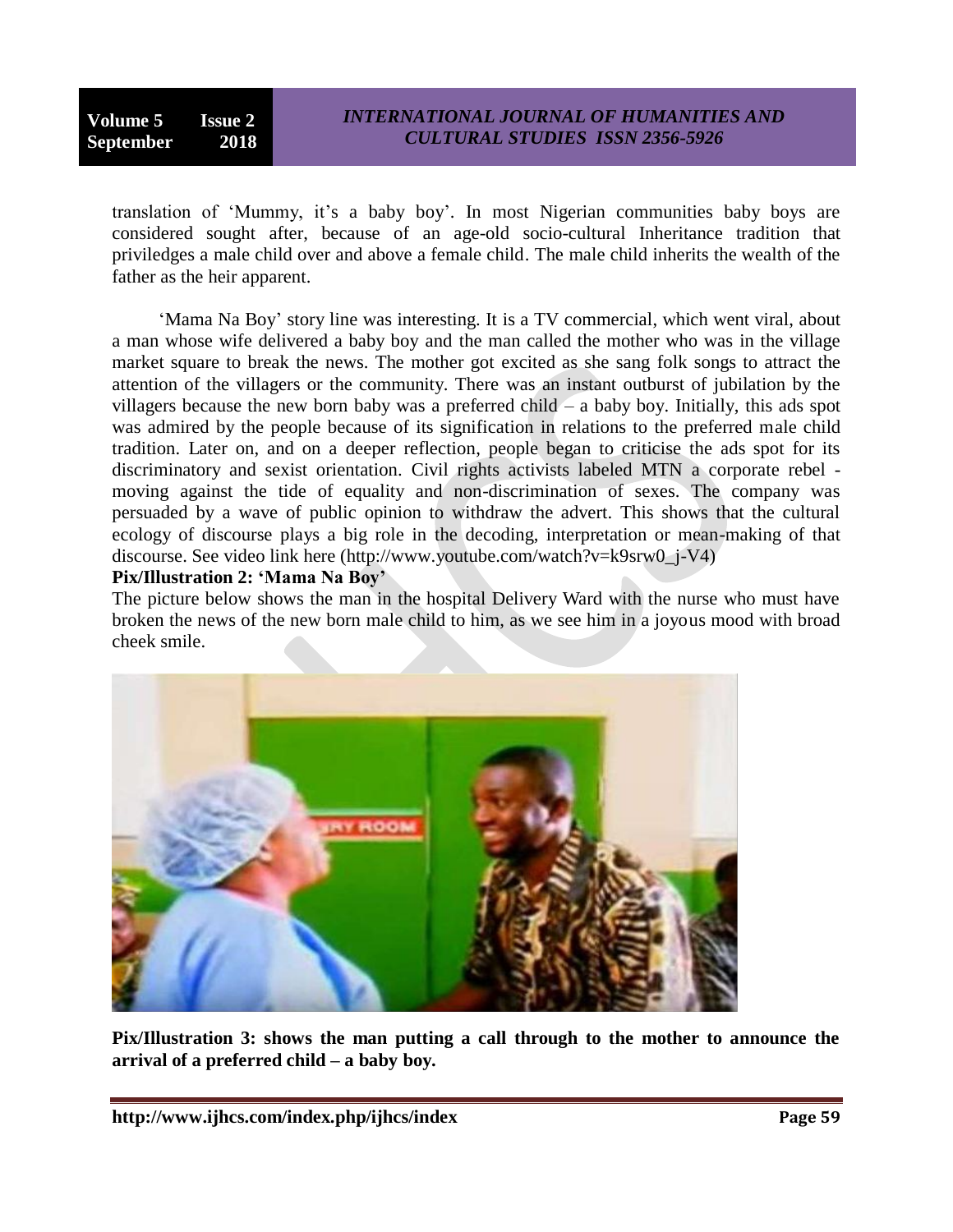# *INTERNATIONAL JOURNAL OF HUMANITIES AND CULTURAL STUDIES ISSN 2356-5926*



**Pix/Illustration 4: Shows the mother taking the call from her son.**



**Pix/Illustration 5: Jubilation at the Village scene**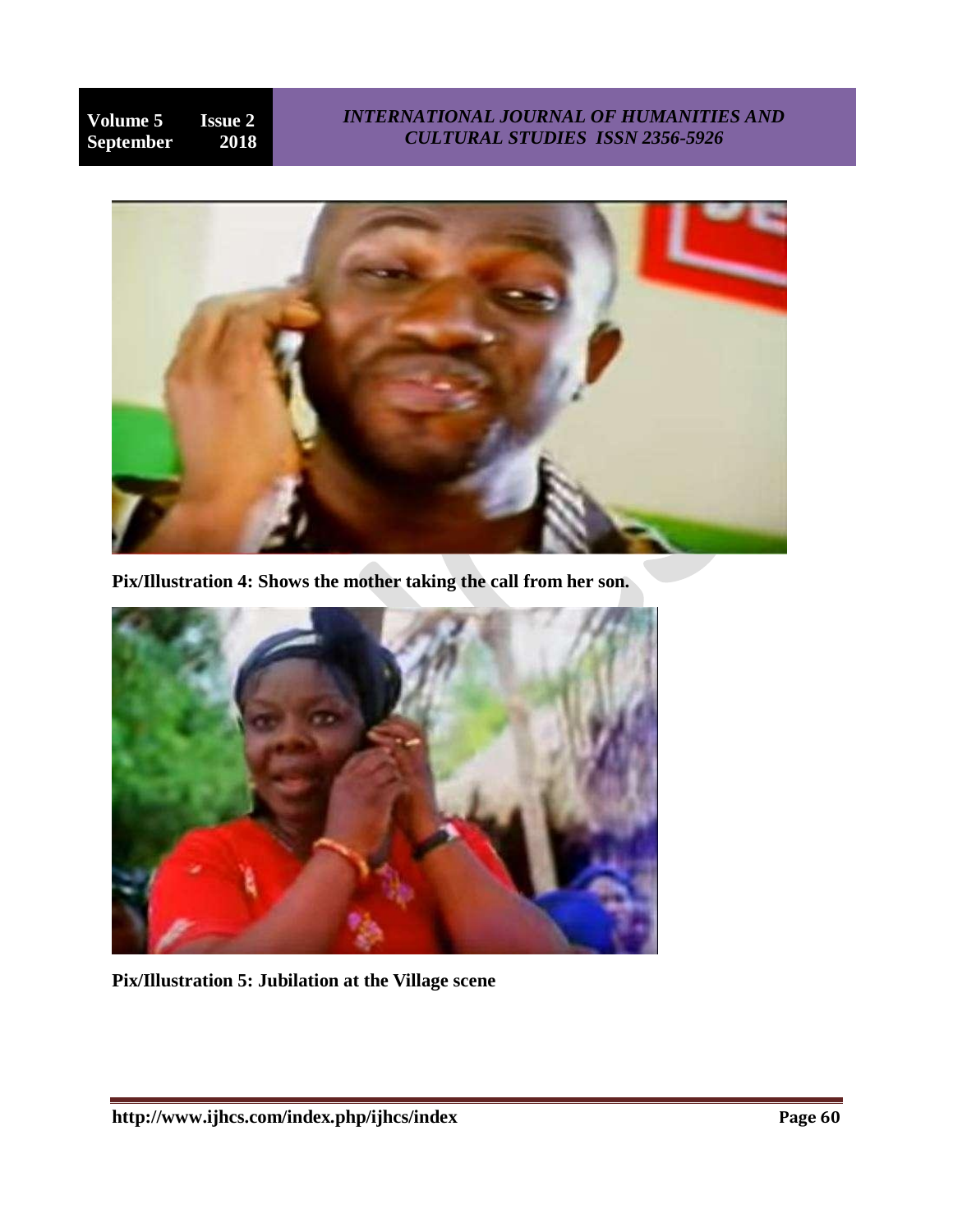# *INTERNATIONAL JOURNAL OF HUMANITIES AND CULTURAL STUDIES ISSN 2356-5926*



*Illustration five shows the mother in jubilation as she breaks the news about the birth of the male child to the village/community. Here also is a YouTube link to the advertising visual where sound, music and visual culture (http://www.youtube.com/watch?v=k9srw0\_j-V4)*

 In this case, the different modes and the multicultural environment of discourse influence meaning made of the text or discourse. So understanding the meaning of sound, music and visual culture against the background of the cultural ecology helps in decoding the messages and making appropriate meaning out of it. Consequently, to be able to interpret discourse or text generated by a combination of sound, music and visual culture in Nigeria consideration must be made of the multicultural environment in which the discourse or text is produced. The same discourse or text might be interpreted differently and meaning derived differently, depending on the cultural background in which the discourse is produced and decoded.

# **Conclusion**

 In conclusion, this essay supports the position that orality and visuality predates writing and literature even though the privileging of the visual over literature came under attack in the past. The essay also identifies the point that what is being experienced now is the comeback of the primacy of the visual over literature. It confirms that sound and music are key elements in the understanding of visual culture and hence have a connection if meaning must be made from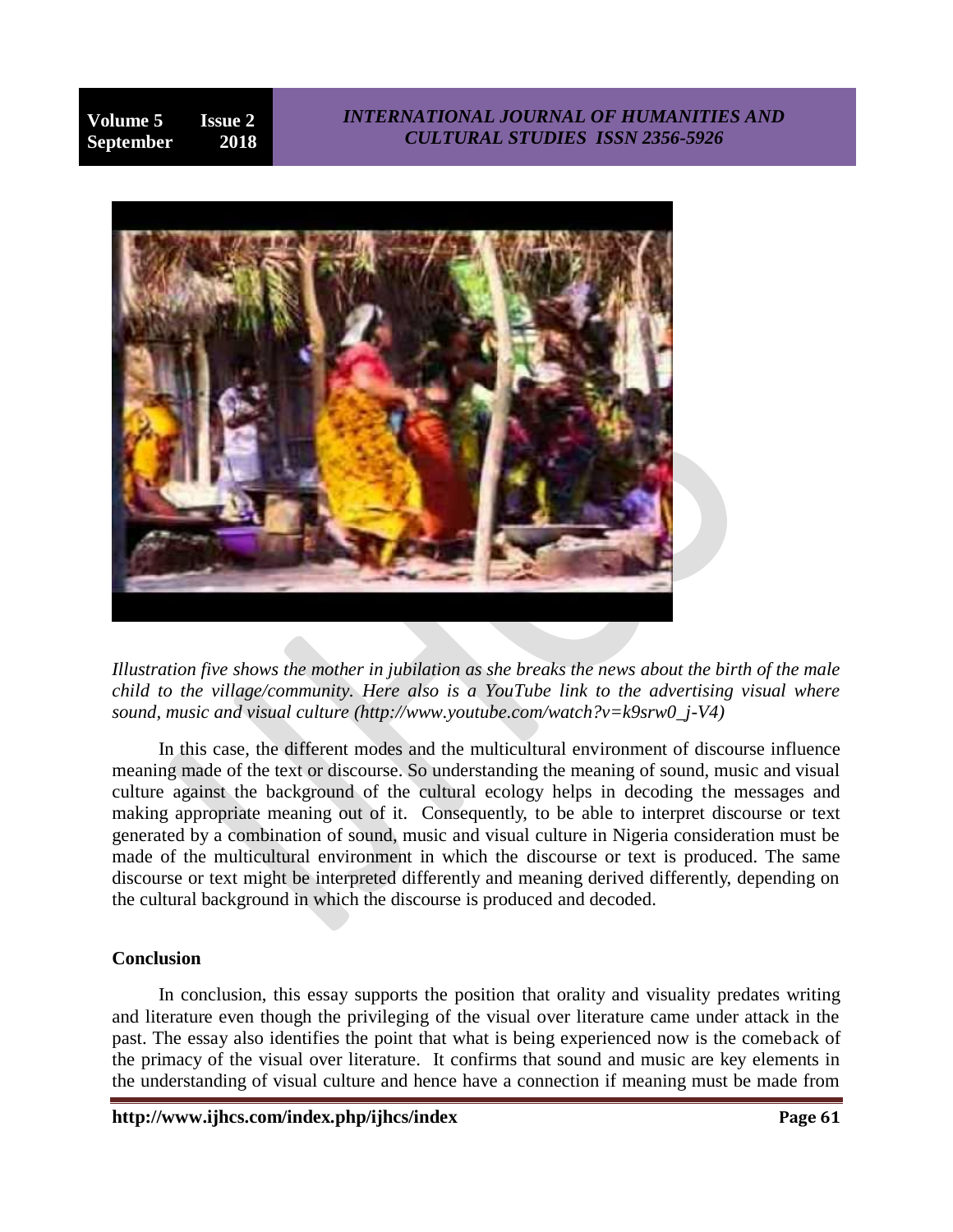cultural sites. The author highlights the fact that the nature of visuals make the use of multimodality and multi-literacy a necessary tool for understanding meaning in a visually pervasive world. However, the essay questioned the possibility of meaning making in a visually dominant world when that which appeals to sight is difficult to know considering the philosophical questions of appearance and reality. The author concludes that images are mediated objects that find meaning in a polysemic fashion, hence the cultural ecology in which discourse, text or any other form of communication is constructed and deconstructed determines the meaning that would be made of the discourse.

 So, in multicultural environment like Nigeria, content developers and managers – advertisers, advertising agencies, brand communicators, political communicators and others must take cognisance of the influence and the role of the cultural environment while encoding or decoding their messages. Similar messages do not bear similar meanings. Meanings are made of messages depending on the cultural environment in which the meanings are decoded. So sound and music have a relationship with the visual culture. In a multicultural society meaning is derived by interpreting visual culture through multimodal techniques.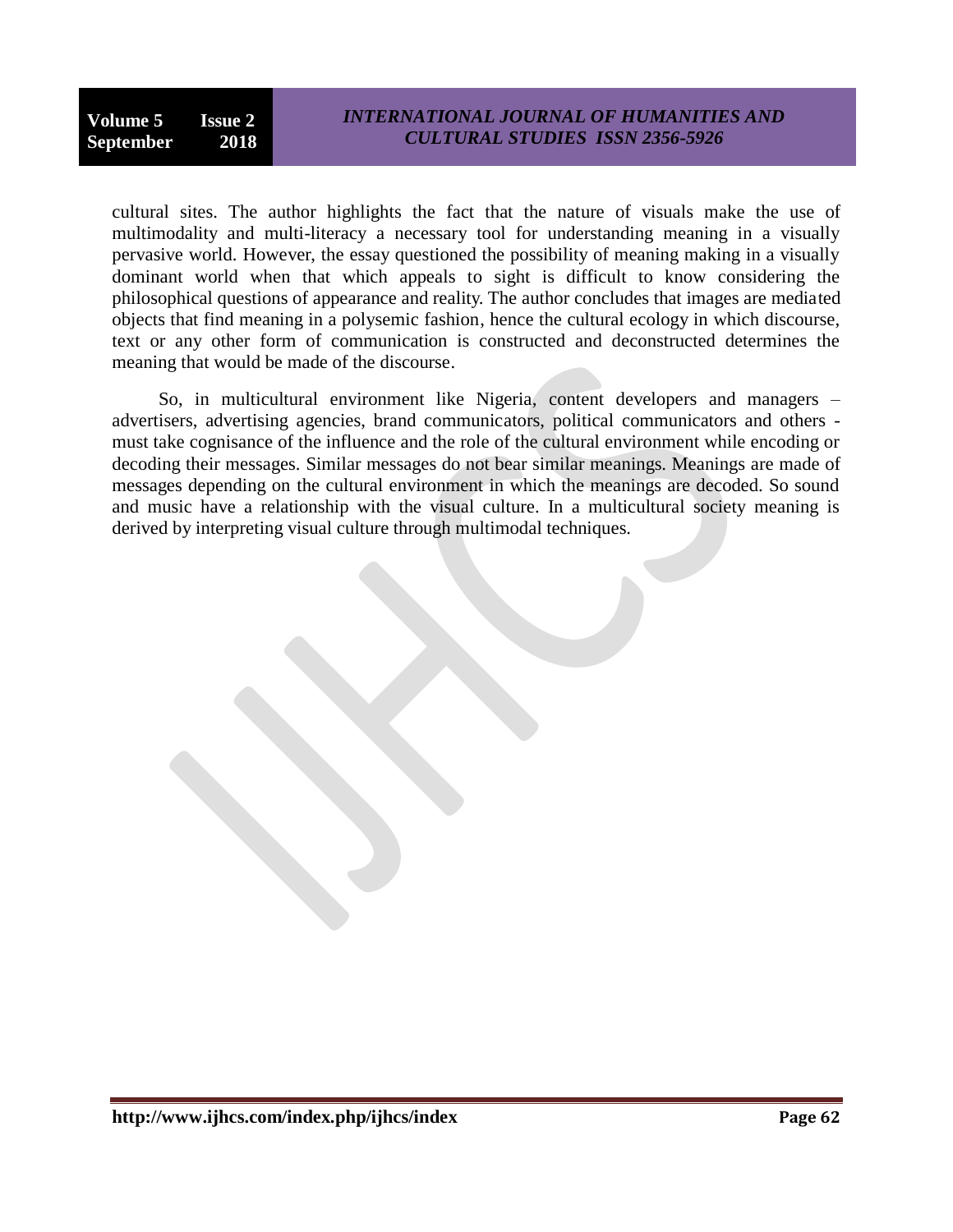#### **References**

- Adorno, T. & Horkheimer, M. (1944) [reprinted 2001]. The culture industry: Enlightenment as mass deception. In M. Durham, & D. Kellner (2001), *Media and cultural*. Oxford: Blackwell.
- Althusser, L. (1971). Ideology and the ideological state apparatuses. In *Lenin and philosophy and other essays*. London: New Left Books.
- Agawu, K. (2004). Aesthetic enquiry and the music of Africa. In K. Wiredu (Ed.), *A Companion of African Philosophy*. Oxford: Blackwell Publishing Ltd, pp. 404 – 412.
- Baudrillard, J. (2004). *Simulacra and simulation*. Michigan: Ann Arbour University.
- Chapman, L. H. (2000). *Notes: Arts of aesthetir persuasion in contemporary life.* Paper presented at the National Art Education Association Conference, Los Angeles.
- Chion, M. (1994). *Audio-Vision: Sound on screen*, Claudia Gorbman (Trans.). New York: Columbia University Press.
- Cope, B., & Kalantzis, K. (Eds.) (2000). Multiliteracies: Literacy arning and the design of social futures. Melbourne: Macmillan.
- De Mooij, M. (2014). *Global marketing and advertising: Understanding cultural paradoxes* (4<sup>th</sup> ed.), London: Sage Publications.
- Duncum, P. (Ed.). Visual culture [Special issue]. (2002). *VisualArts Research, 28(2).* [http://dictionary.reference.com/browse/sound\)](http://dictionary.reference.com/browse/sound).
- Duncum, P. (2004). Visual culture isn"t just visual: Multiliteracy, multimodality and meaning. Studies in Art Education: A *Journal of Issues and Research in Art Education*, 45(3), pp. 252–264.
- Derrida, J. (1976). *Of Grammatology*. Baltimore: John Hopkins University Press.
- Foltz, K. (November 20, 1989). The media business: campaign on harmony backfires for

Benetton. *The New York Times*. h[ttps://www.nytimes.com/1989/11/20/business/the](tps://www.nytimes.com/1989/11/20/business/the-me)[med](tps://www.nytimes.com/1989/11/20/business/the-me)ia-business-campaign-on-harmony-backfires-for-benetton.html

Goehr, L. (2014). The Routledge Companion to Music and Visual Culture. In The British Journal

**http://www.ijhcs.com/index.php/ijhcs/index Page 63**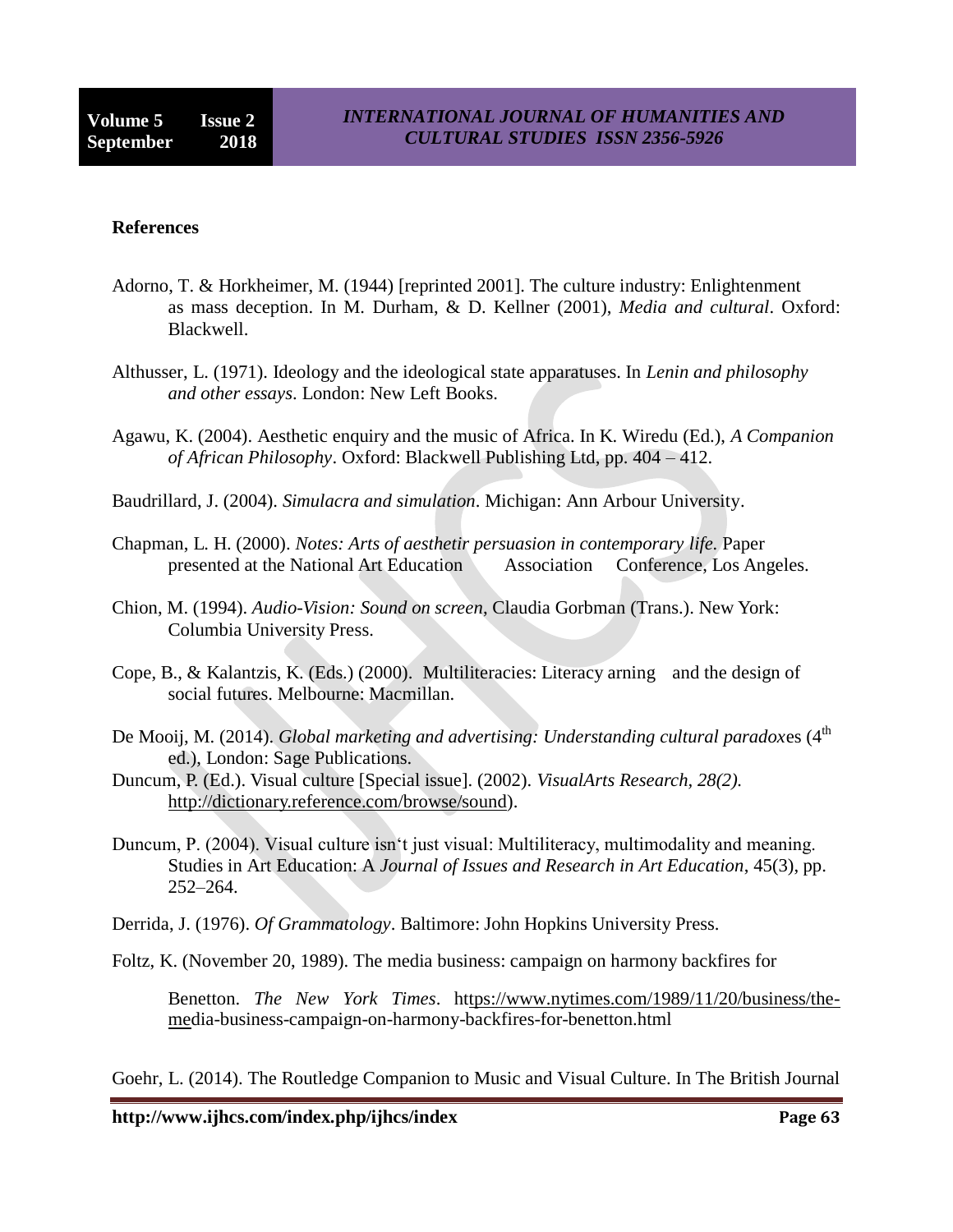of Aesthetics. 55.117-119. 10.1093/aesthj/ayt051.

Hofstede, G. (1980). *Culture's Consequences: International Differences in Work-Related Values.* Beverly Hills, CA: Sage.

Hall, S. (1995). Cultural Studies: Two paradigms. In O. Boyd-Barrett & C. Newbold (Eds.), Approaches to Media: A Reader. London: Arnold, p. 338 - 347.

Hall, E. T. (1994). Context and meaning. In L. Samovar & R. Porter (Eds.), *Intercultural Communication: A reader* (7th edition), pp. 60-69. Belmont, CA: Wadsworth.

Hofstede, G. (1991). Culture and organizations: Software of the mind. New York: McGraw-Hill. Jagodzinki, J. (2003). (Ed.). Visual culture [Special issue]. *The Journal of Social Theory in Art Education, 23.*

- Kress, G. (2000). Multimodality. In B. Cope & M. Kalanrzis (Eds.), *Multiliteracies: Literacy Learning and the design of social futures,* pp. 182-202. Melbourne: Macmillan.
- Lusting, M., & Koester, J. (2003). Intercultural competence: Interpersonal communication across cultures. New York: Longman.

Marx, K. & Engels, F. (1970). *German Ideology*. London: Lawrence and Wishart.

Mirzeoff, N. (1999). *An introduction to visual culture.* London: Routledge.

Mitchell, W.J.T. (1994). *Picture theory*. Chicago: Chicago University Press.

- Olivier, B. (2009). Popular art, the image, the subject subverting hegemony. In B. Oliver, (Ed.), *Philosophy and communication: Collected essays*, pp 81-108. Oxford: Peter Lang
- Poster, M. (2002). Visual studies as media studies. In *Journal of Visual Culture*; 1; 67. [http://vcu.sagepub.com](http://vcu.sagepub.com/) DOI: 10.1177/147041290200100106.
- Rodowick, D.N. (1996). Paradoxes of the Visual, *October* 77: pp. 59–62.
- Rose, Gillian. (2007). *Visual methodologies: An introduction to the interpretation of visual materials* (2<sup>nd</sup> Ed.). London: Sage Publications.
- Scott, L.M. (1994). Images in advertising: The need for a theory of visual rhetoric. *The Journal of Consumer Researcher*, Vol. 21. No. 2, pp. 252-273. Chicago: University of Chicago Press.